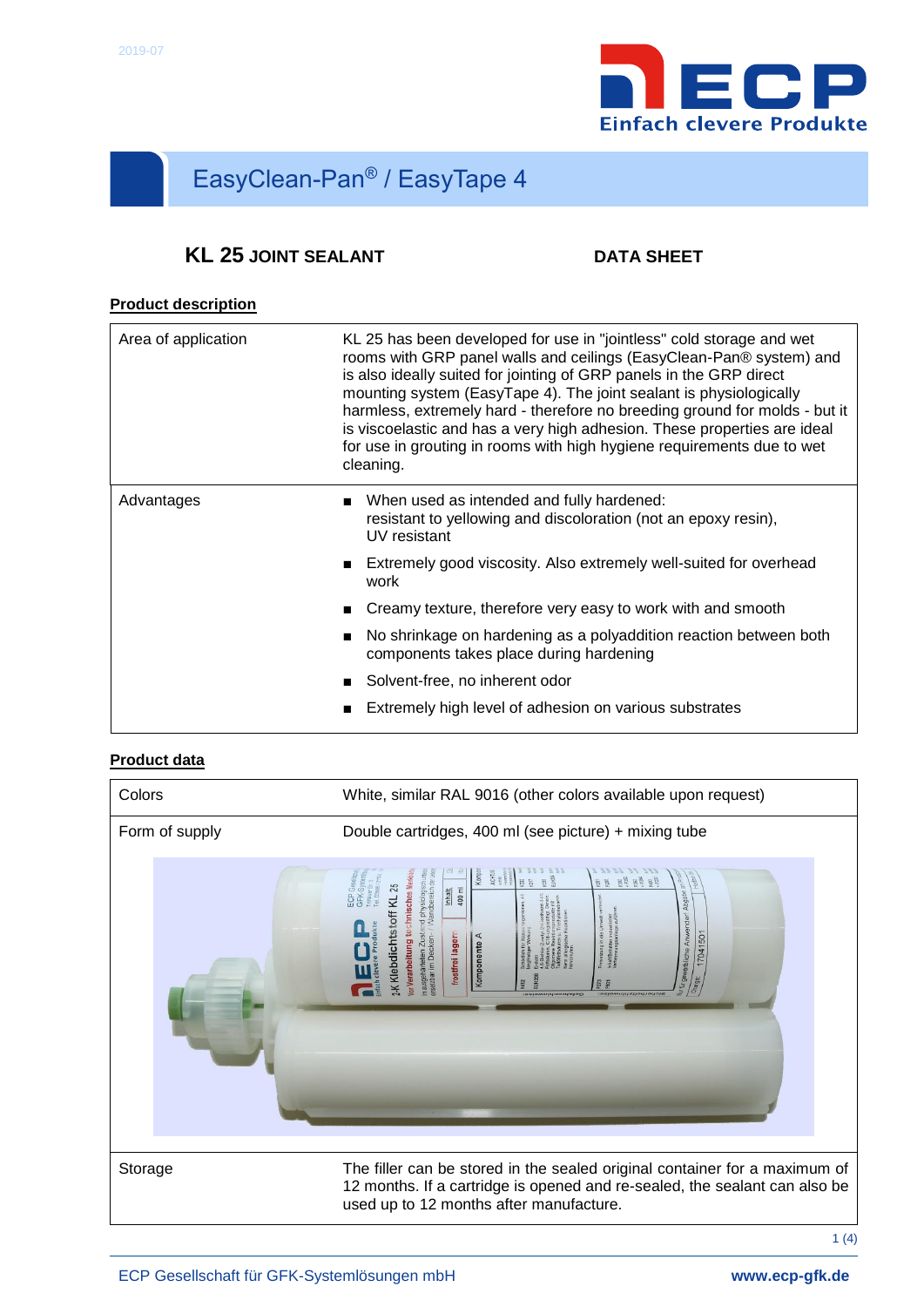#### **Application**



 $2(4)$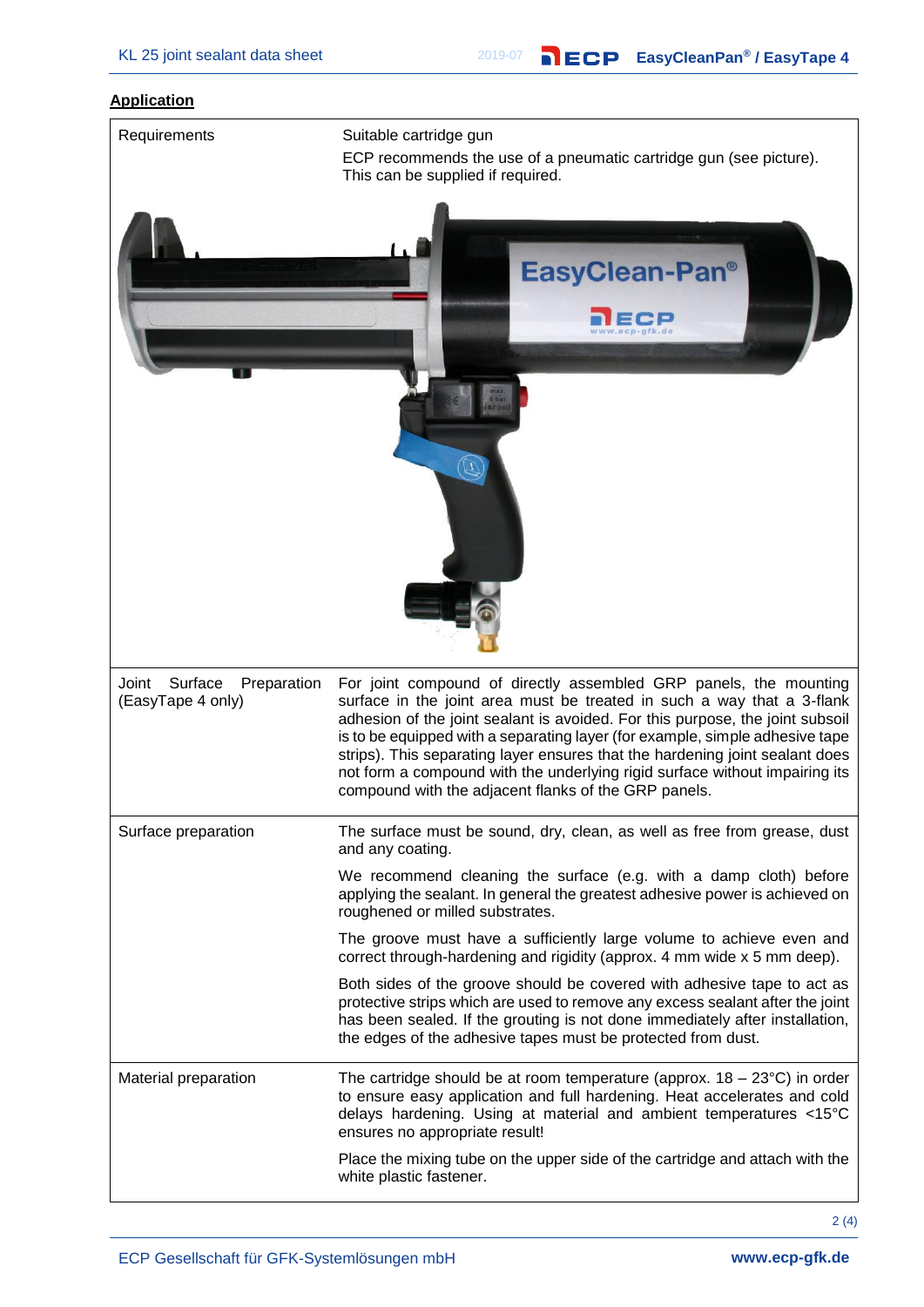#### Procedure **IMPORTANT:**

Press out 10 cm of the material with only **slight** pressure (length of mixing tube, approx. 15 to 20 grams) and **discard**. It is only in this way that you can ensure that both components are thoroughly mixed. Adopt exactly the same procedure after **every** change of mixing tube. The mixing tube must be replaced if the ejection process is interrupted for more than 5 minutes  $(20^{\circ}$ C).

Inject a generous amount of the KL 25 joint sealant evenly into the joints, completely filling the groove immediately and draw the grout float along both strips of adhesive tape applied at the factory and smooth. Do not use water as a smoothing agent! It is best to draw the grout float in one flowing movement in order to achieve a perfect appearance.

Use a cloth to remove the excess joint sealant which has collected on the tool during the grouting and smoothing process.

Remove the adhesive strip immediately after you have completed smoothing and allow the joint sealant to harden.



If very large areas are treated or if temperature differences are high, the occurrence of individual tension cracks cannot be completely ruled out. Such cracks are not a defect as they help the system to release tension. These cracks can be filled again with KL 25. This may also be done during ongoing production. KL 25 is harmless and odorless.

Processing time Because of the influence of temperature, the processing time can vary widely. Both the room temperature and the temperature of the sealant play an important part (please also note the "Material Preparation" section). The dimensions of the cross section also influence the reaction time of the twocomponent material (large cross sections increase the speed of the reaction).

> The following information provides a general view of the times which should be allowed when using KL 25 for standard groove widths (indicative figures).

| Temperature                | $16^{\circ}$ C   | $24^{\circ}$ C   | $27^{\circ}$ C |
|----------------------------|------------------|------------------|----------------|
| KL 25 smooth-able up<br>to | $13 \text{ min}$ | 6 min            | 5 min          |
| KL 25 firm after           | 31 min           | $14 \text{ min}$ | 9 min          |
| KL 25 touch-dry after      | 24 h             | 5 h              | 4 h            |

The times commence when the KL 25 is ejected from the cartridge (please allow for the time taken in applying the sealant). Complete hardening of the joints should be completed after 48 to 72 h.